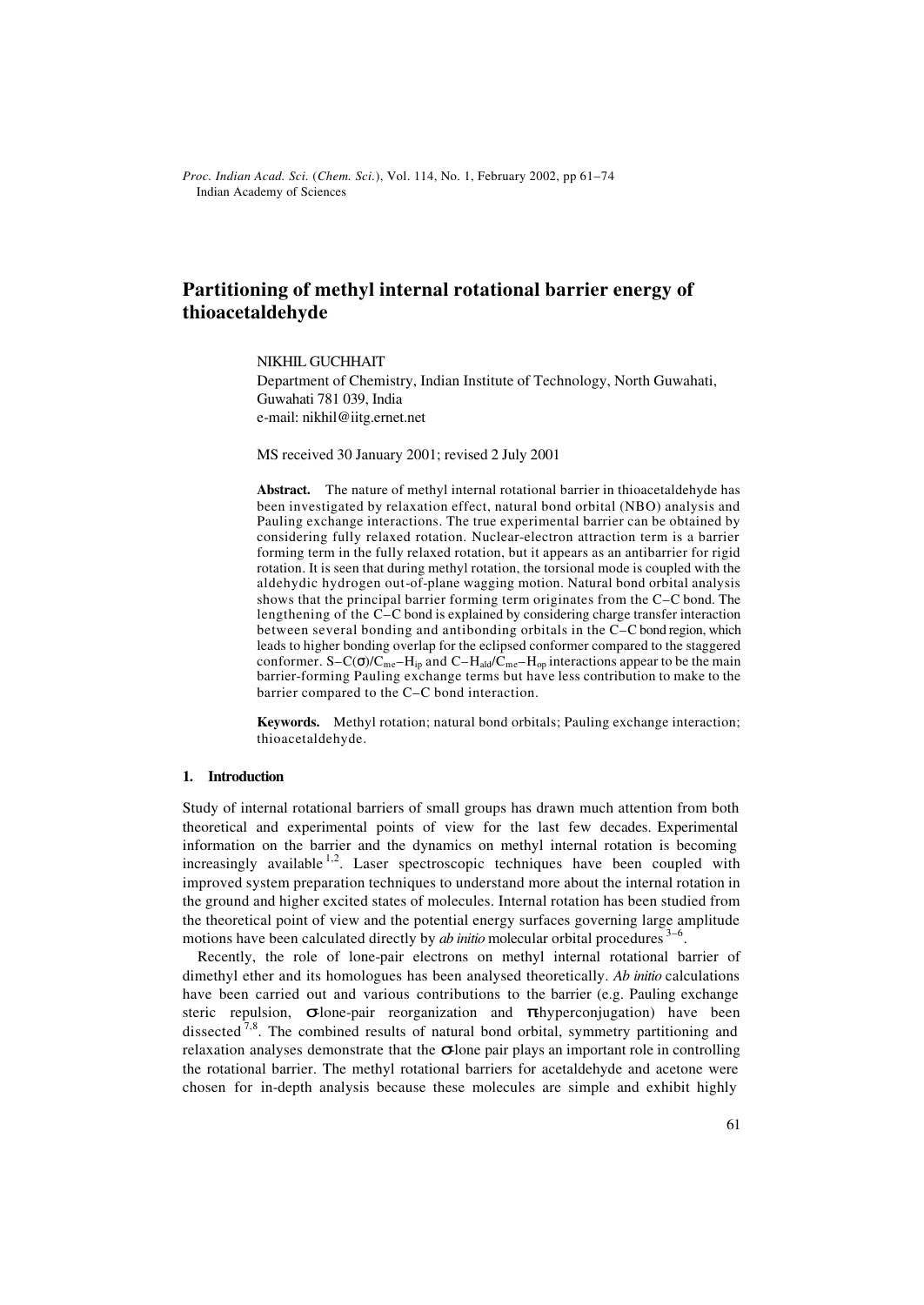resolved microwave, Raman and Rydberg spectra<sup>9,10</sup>. For example, the methyl rotational barrier for acetaldehyde estimated from the well-resolved microwave and IR spectra was found to be  $400 \text{ cm}^{-1}$  (Hougen *et al*)<sup>11</sup>. Simulated *ab initio* calculations revealed the importance of coupling between methyl torsion and acetaldehyde-hydrogen wagging as a determinant for the barrier shape<sup>12</sup>. Well-establishd π-fragment model by Hehre, Pople and Devaquet<sup>13</sup> proposed that methyl rotational barrier in acetaldehyde is based on  $\pi$ interaction. Another suggestion regarding methyl rotational barrier in acetaldehyde included Pauling repulsion forces between the electron clouds in C–H bonds involving the  $C_{me}H-CH_{ald}$  in the metastable state, breaking of the weak covalent bond between carbonyl oxygen lone-pair and the eclipsed methyl hydrogen, and dipole polarization effect on the methyl C–H bonds driven by the large C=O dipole<sup>14</sup>. Goodman *et al*<sup>15</sup> carried out *ab initio* calculations at several levels and decomposed the barrier energy for methyl internal rotation in acetaldehyde into  $\sigma$  and  $\pi$ symmetry components. These led them to conclude that the  $\sigma$  component of the  $\Delta V_{ne}$  is the principal barrier forming term. This is, however, contrary to the results from the  $\pi$ -fragment model <sup>13</sup>. Very recent NBO analysis  $16$  showed that the large barrier-forming energy terms arise from the weakening of C–C and methyl C–H out-of-plane bonds. It was also shown that the weakening of the C–C bond in acetaldehyde originated from the antibond character introduced into the C–C bond region by charge transfer between the  $C_{me}-H_{ip}$  bonding and  $C-H_{ald}$ antibonding orbitals.

Thioacetaldehyde is the sulphur analogue of acetaldehyde where oxygen atom of the acetaldehyde is replaced by sulphur atom. Spectroscopic studies on acetaldehyde and acetone were competently carried out in order to know the frequency of torsional and other modes for both ground and excited states. Interest on thiocarbonyl molecules has grown rapidly due to the fact that little is known about them as compared to the corresponding carbonyls. Parallel development in the study of thiocarbonyl compounds was hampered by factors, such as, the instability leading to polymerization and obnoxious smell. However, Kroto *et al* determined the value of the torsional barrier as 549⋅8 cm<sup>-1</sup> by analysing the rotational line splitting from microwave spectrum<sup>17</sup>. Moule *et al* did visible and UV spectral studies for unstable species like thioacetaldehyde and thioacetone using pyrolysis jet spectroscopic technique  $18-22$ . Their analysis of the thioacetaldehyde spectrum revealed that the torsional motion in the upper state is coupled with the large amplitude wagging motion of aldehyde hydrogen. The observed phase shift in the torsional angle on electronic excitation was suggested to be due to the effects of hyperconjugation between methyl hydrogen and the C–S  $\pi$ orbitals. They estimated the rotational energy barrier to be  $534.3 \text{ cm}^{-1}$  from the band interval in the visible spectrum. *Ab initio* calculation provided the rotational barrier as  $458.0 \text{ cm}^{-1}$  where the wagging mode of aldehydic hydrogen was coupled to the methyl torsion  $^{22}$ .

The discrepancy in rotaional barrier energy between the experimental and the calculated values, especially the lower value obtained by the theoretical computation, might owe its origin to the use  $2<sup>1</sup>$  of a relatively less quantitative model. What was done previously was that the two-dimensional Schroedinger equations were framed for the torsional and wagging motions and subsequently solved to obtain the barrier energy and shape of the potential energy surfaces. Moreover, the origin of the rotational barrier was, to the best of our knowledge, not addressed earlier. The knowledge of energy involved in the rotational barrier is believed to be very important in the context of reaction chemistry. In view of the above considerations, it was felt important to gain in-depth understanding about the internal rotational barrier during the rotational process by a rather powerful and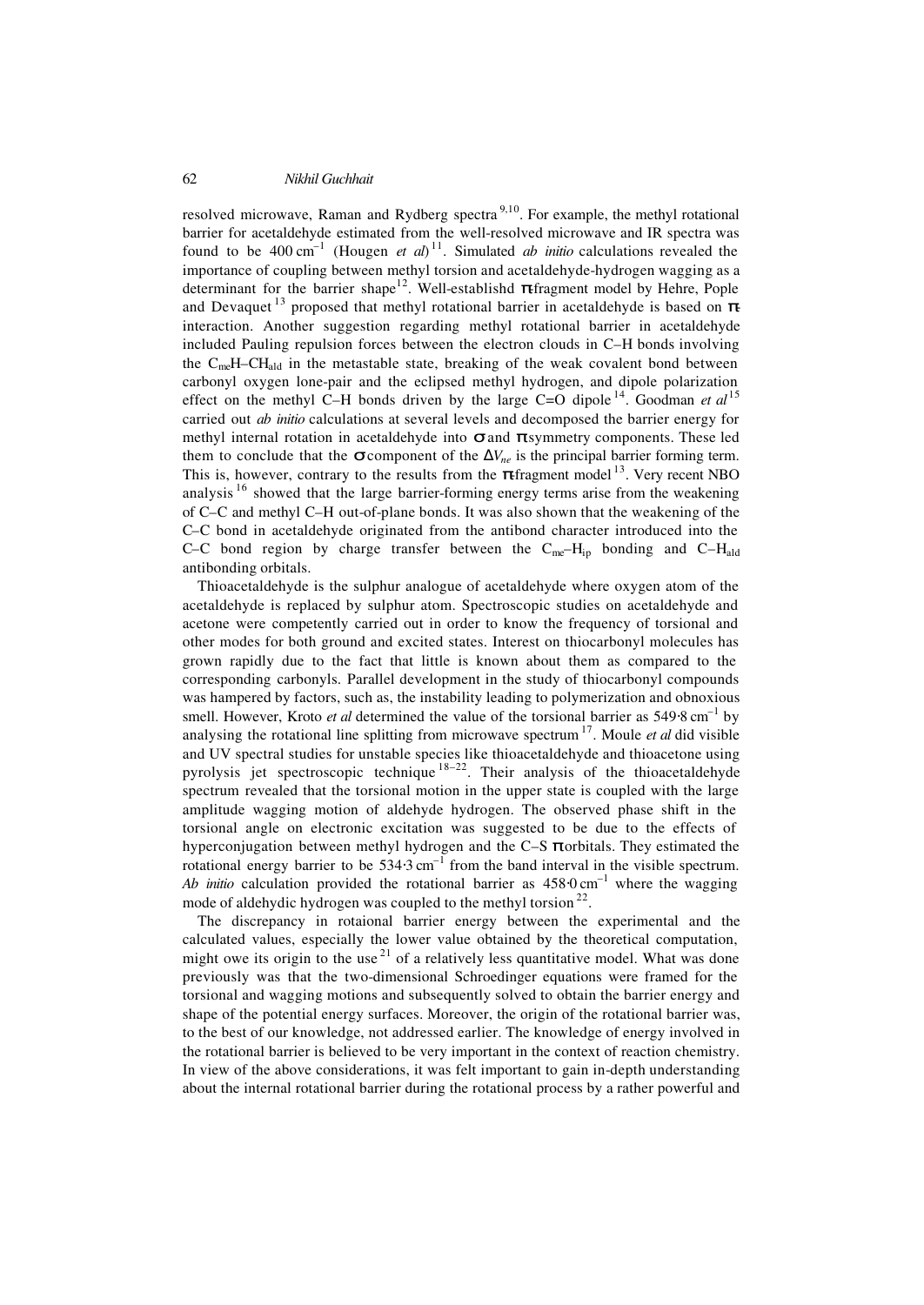relatively more quantitative approach. In the present investigation, the origin of the methyl internal rotational barrier in thioacetaldehyde has been evaluated by first dividing the barrier energy into relaxation effect, NBO analysis and Pauling exchange interactions. The results of our endeavour are presented in this paper.

### **2. Computational methods**

HF/6-311*g*(*d*) basis set has been employed in geometry optimization and NBO analysis. The virial theorem is satisfied with a discrepency of about 6% of the barrier, i.e.  $\Delta T =$  $-\Delta E$  is 30 cm<sup>-1</sup>. The calculations have been done by Gaussian 94 program<sup>23</sup> at Tohoku University, Quantum Chemistry Lab Computer Facility.

Geometry optimization has been carried out with HF and MP2 levels with the above basis set with a very tight option of the Gaussian 94 software. The relaxation calculation has been done at the same level with the same basis set.

The natural bond orbital  $(NBO)^{24}$  calculations have been carried out using the NBO program<sup>25</sup> of the Gaussian 94. It may be mentioned that Foster and Wienhold have shown the utility of natural hybrid orbitals in describing the umbrella inversion of ammonia<sup>26</sup>. Steric calculations have been done by the Badenhoop and Weinhold procedure using NBOs to obtain the Pauling exchange terms<sup>27</sup>.

### **3. Results and discussion**

#### 3.1 *Geometry*

The MP2/6-311*g*(*d*) optimized geometries for both eclipsed (*E*) and staggered (*S*) conformers are shown in figure 1. The eclipsed ground state geometry at the bottom of the barrier, the staggered conformer at the top-of-the barrier and different conformer geometries obtained by CH3 rotation are obtained from the *ab-initio* calculation with HF/6-311*g*(*d*) basis set. The results are summarized in table 1. The difference between staggered and eclipsed conformers is attributed mainly to the lengthening of the C–C bond by 0⋅008 Å, and the expansion 6 the CCH<sub>ald</sub> bond angle by 1⋅2°. It is relevant to note that the parallel structural changes induced by methyl rotation in acetaldehyde are the lengthening of the C–C bond by 0⋅007 Å and the expansion of the CCH<sub>d</sub>d bond angle by  $1.5^{\circ}$ <sup>16</sup>. These results are in order because the replacement of O by S in going from acetaldehyde to thioacetaldehyde is expected to show a more pronounced effect, as is observed. Moreover, during the course of methyl rotation in thioacetaldehyde, the out-ofplane hydrogen bond length decreases, whereas the in-plane methyl hydrogen bond increases. Also C–S bond length is increased in the staggered conformer by 0⋅0006 Å . The nonequivalence in the  $CCH<sub>methyl</sub>$  angles in both eclipsed and staggered conformers is caused by 2⋅3° and 1.6° tilt angles in the eclipsed and staggered conformers respectively.

### 3.2 *Barrier energy*

Overall partitioning of total electronic energy change during methyl rotation from the bottom-of-the-well (*cf* eclipsed) to top-of-the-barrier (*cf* staggered) conformation is given by the equation,

$$
\Delta E = \Delta T + \Delta V_{ee} + \Delta V_{nn} + \Delta V_{ne},
$$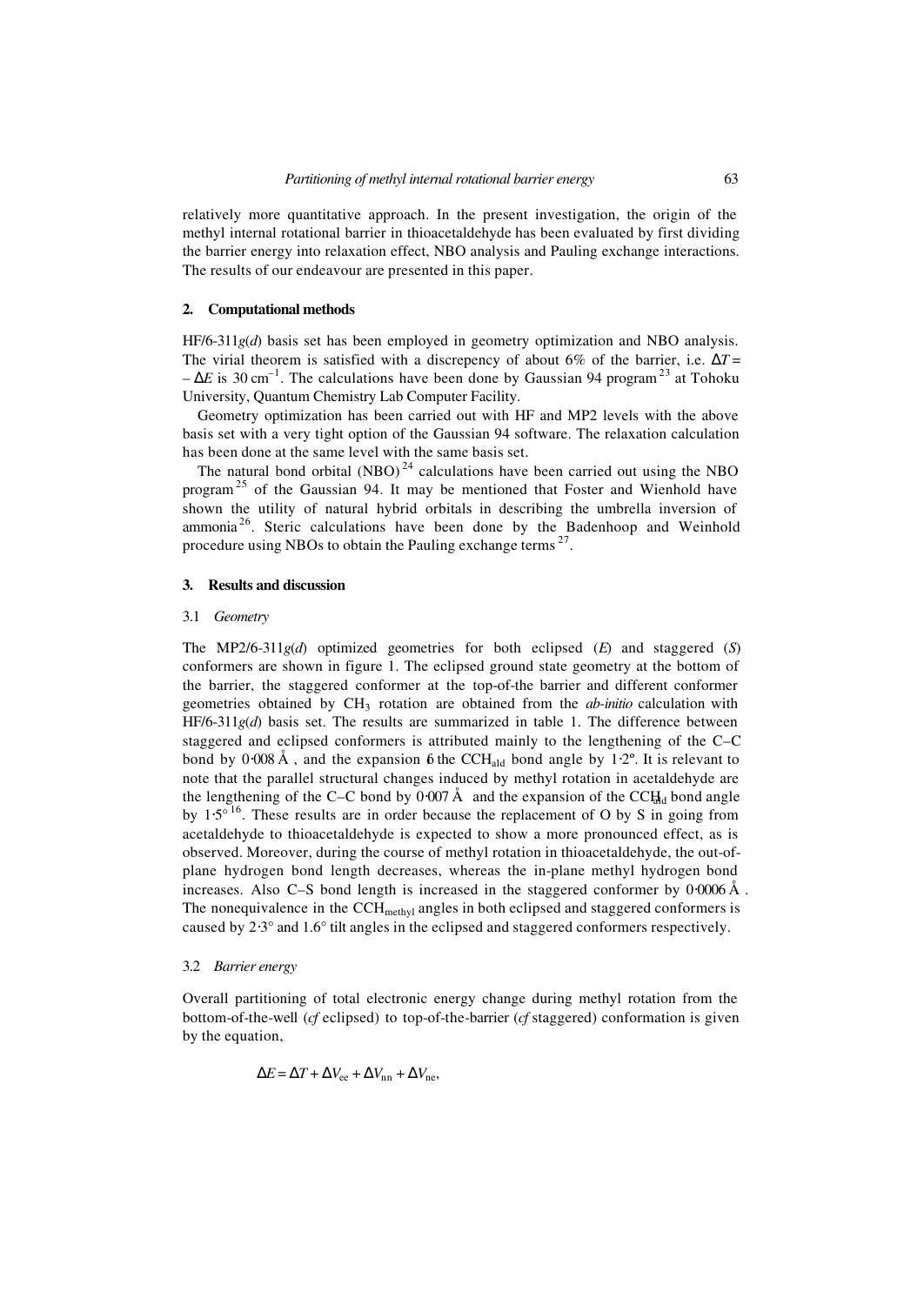

**Figure 1.** MP2/6-311*g*(*d*) optimized geometries for thioacetaldehyde. (**a**) Equilibrium eclipsed (*E*) and (**b**) top-of-barrier staggered (*S*) conformers. The angle of rotation of methyl group along C–C bond is expressed by τ.

where ∆*E* is the *ab initio* calculated electronic energy difference between the thioacetaldehyde staggered (*S*) and eclipsed (*E*) conformers, and  $\Delta T$ ,  $\Delta V_{ee}$ ,  $\Delta V_{nn}$  and  $\Delta V_{ne}$ are the differences in kinetic, electron-electron repulsion, nuclear-nuclear repulsion and the nuclear-electron attraction energy terms respectively. The attractive and repulsive contributions to the total energy change are  $\Delta V = \Delta V_{\text{ne}}$  and  $\Delta T + \Delta V_{\text{r}}$ , respectively, where  $\Delta V_{\rm r} = \Delta V_{\rm ee} + \Delta V_{\rm nn}$ .

Here the calculations are done for rigid, partially relaxed and fully relaxed methyl group rotations. The quantity of interest is the difference between the individual energy terms for the staggered and the corresponding eclipsed conformers. The virial theorem,  $-\Delta E = \Delta T$ , is satisfied reasonably well with the HF/6-311*g(d)* basis set.

The torsional angle  $(\tau)$  dependence of the nuclear virial for the rigid and the fully relaxed forms of the molecule are shown in figure 2. For the rigid rotation, like in the case of acetaldehyde, it increases monotonically as the rotation proceeds. But for the fully relaxed rotation, the change in the nuclear virial with the rotation of the methyl group is very small. Figure 3 shows the  $\tau$  dependence of the aldehyde hydrogen wagging angle, calculated in a manner similar to that done for acetaldehyde. It predicts a maximum wagging angle of 2⋅8° for a  $\tau$  value of 30°. The inference drawn from this is that during methyl rotation, the torsional mode is strongly coupled with the out-of-plane wagging motion of the aldehydic hydrogen. Incidentally, a similar observation was made by Moule *et al* in their studies involving a two-dimensional Schrodinger equation<sup>22</sup>.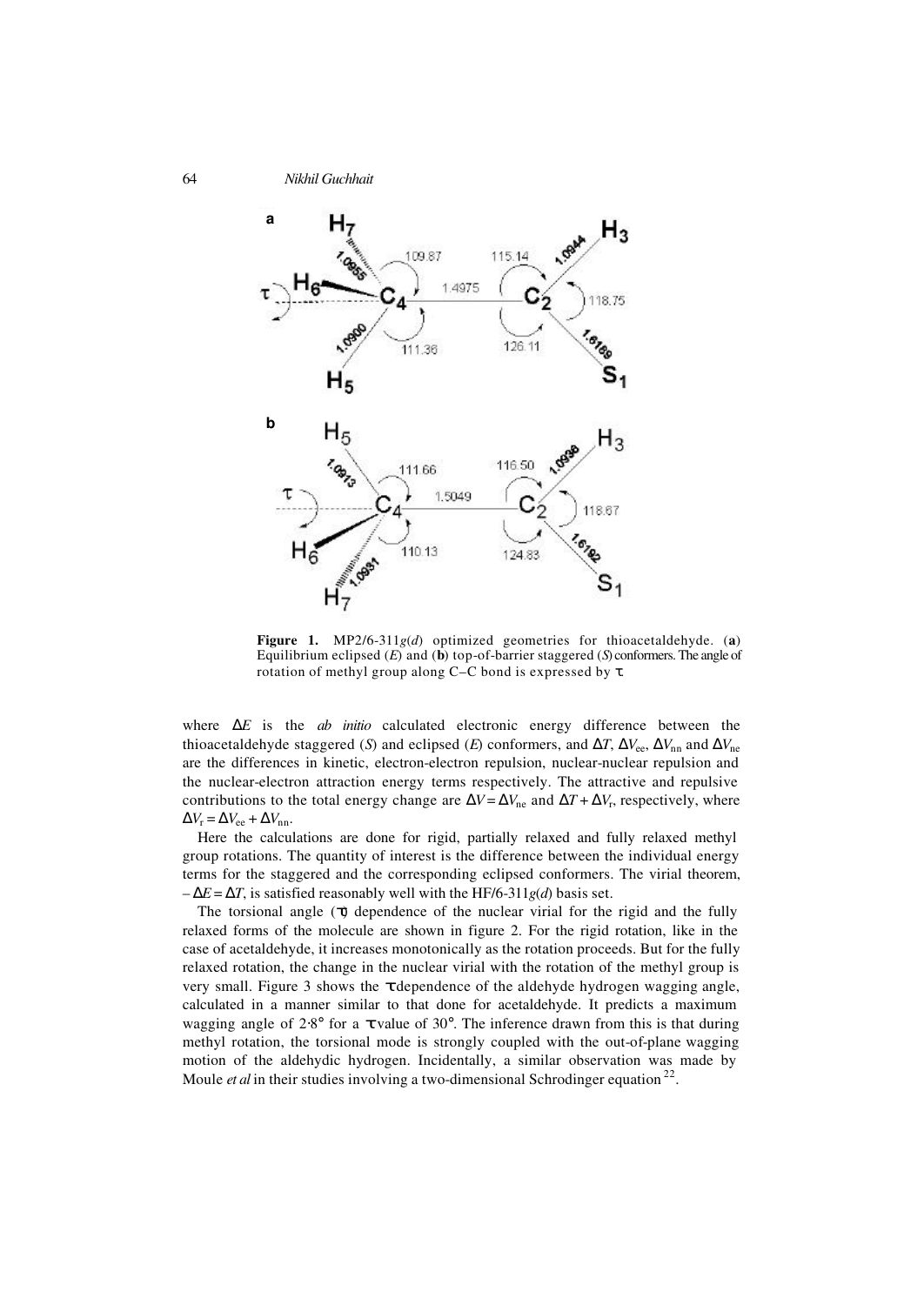|                                                                                             |                                                |                                                | Torsional angle $\tau$                         |                                                |                                                |
|---------------------------------------------------------------------------------------------|------------------------------------------------|------------------------------------------------|------------------------------------------------|------------------------------------------------|------------------------------------------------|
| Geometrical<br>parameter                                                                    | $0^{\circ}$                                    | $15^{\circ}$                                   | $30^\circ$                                     | $45^{\circ}$                                   | $60^\circ$                                     |
| <b>Bond length</b>                                                                          |                                                |                                                |                                                |                                                |                                                |
| $C_2 - S_1$<br>$C_2-H_{\text{ald}}$<br>$C_2-C_4$<br>$C_4$ - $H_{ip}$<br>$C_4-H_{op}$        | 1.6047<br>1.0812<br>1.4955<br>1.0800<br>1.0869 | 1.6048<br>1.0811<br>1.4965<br>1.0802<br>1.0862 | 1.6049<br>1.0808<br>1.4993<br>1.0808<br>1.0851 | 1.6051<br>1.0804<br>1.5025<br>1.0821<br>1.0840 | 1.6053<br>1.0803<br>1.5034<br>1.0827<br>1.0838 |
| <b>Bond</b> angle                                                                           |                                                |                                                |                                                |                                                |                                                |
| $H_{al}C_2S_1$<br>$H_4C_2S_1$<br>$C_4C_2H_{\text{ald}}$<br>$C_2C_4H_{ip}$<br>$C_2C_4H_{op}$ | 118.62<br>126.79<br>114.59<br>111.84<br>109.53 | 118.58<br>126.67<br>114.75<br>111.74<br>109.63 | 118.49<br>126.35<br>115.16<br>111.41<br>109.93 | 118.42<br>125.99<br>115.58<br>111.81<br>110.38 | 118.39<br>125.77<br>115.84<br>111.65<br>110.01 |
| Dihedral angle                                                                              |                                                |                                                |                                                |                                                |                                                |
| $C_4C_2S_1H_{\text{ald}}$<br>$H_{op}C_4C_2H_{ip}$                                           | 180.0<br>121.56                                | 178.06<br>121.41                               | 177.18<br>120.97                               | 178.0<br>120.27                                | 180.0<br>121.02                                |
| Tilt angle <sup>b</sup>                                                                     | 2.31                                           | 2.11                                           | 1.48                                           | 1.43                                           | 1.64                                           |

**Table 1.** Thioacetaldehyde HF/6-311*g*(*d*) optimized geometrical parameters for different internal rotations of methyl group conformers<sup>a</sup>.

 $a^2$ Bond lengths and angles are in Å and degrees respectivelyatom numbering is shown in figure 1; torsional angle τ refers to the rotation of methyl group along the C–C bond axis; <sup>b</sup>tilt angle is the difference in angle between  $C_{me}CH_{ip}$  and  $C_{me}CH_{op}$  angles.



Figure 2. The dependence of nuclear virial of thioacetaldehyde for rigid ( $\blacksquare$ ) and fully relaxed  $(\blacklozenge)$  rotation on the methyl torsional angle  $(\tau)$ .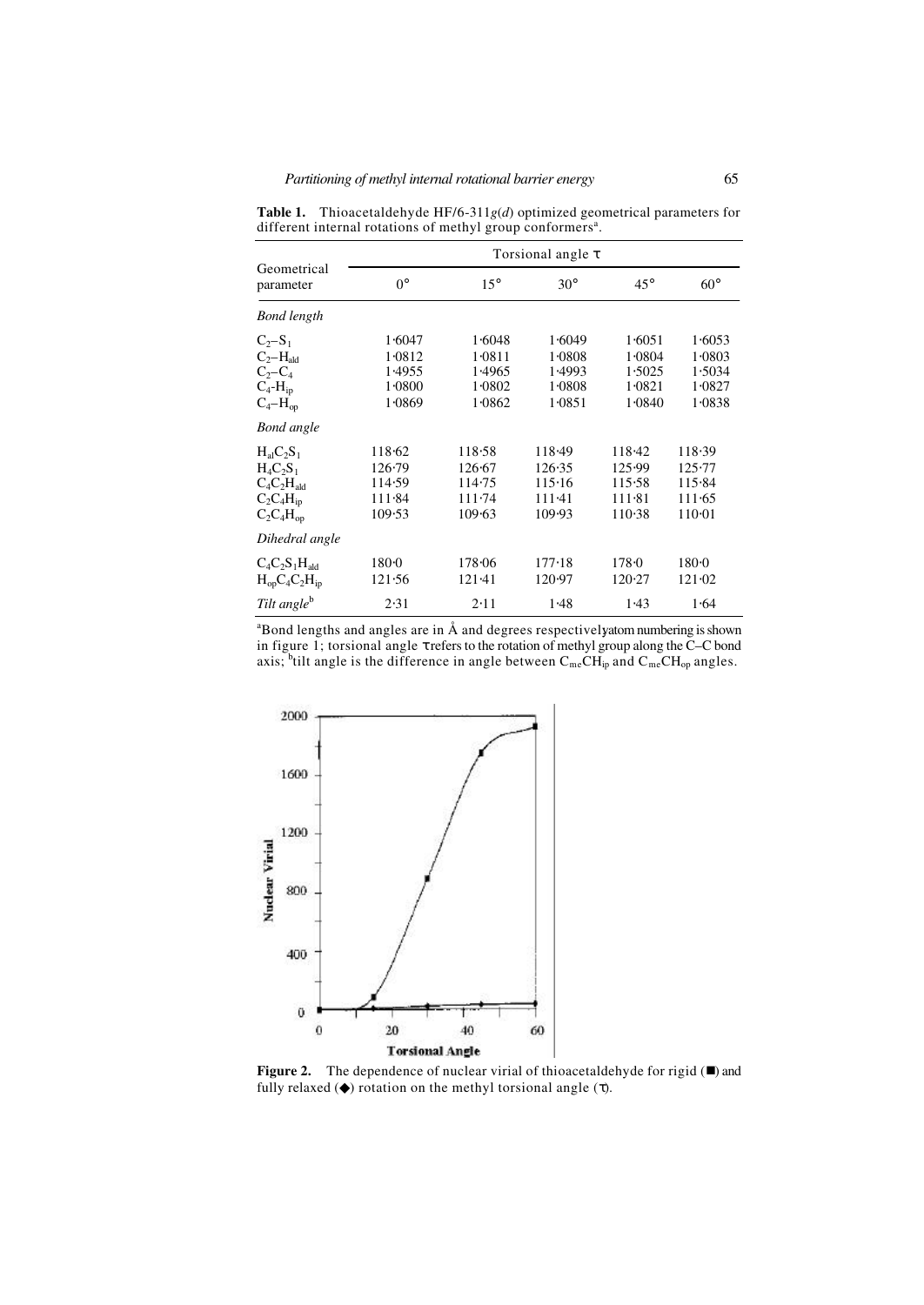

**Figure 3.** Dependence of aldehyde hydrogen out-of-plane wagging angle on the methyl torsional angle  $(\tau)$ .

**Table 2.** Thioacetaldehyde internal rotation barrier partitioned into symmetry terms  $cm^{-1}$ <sup>a</sup>.

|                                                                                              | Fully<br>relaxed | Rigid<br>rotation <sup>b</sup> | $C-C$<br>relaxed <sup>c</sup> | $C-S$<br>relaxed <sup>c</sup> | Methyl<br>relaxed <sup>c</sup> |
|----------------------------------------------------------------------------------------------|------------------|--------------------------------|-------------------------------|-------------------------------|--------------------------------|
| Barrier                                                                                      | 548              | 584                            | 574                           | 584                           | 572                            |
| Kinetic energy $(\Delta T)$                                                                  | 518              | 1585                           | $-1739$                       | 1216                          | 2477                           |
| Virial theorem discrepancy                                                                   | 30               | 2168                           | $-1165$                       | 1800                          | 3049                           |
| Nuclear nuclear repulsion $(\Delta V_{nn})$                                                  | $-5879$          | 8731                           | $-24616$                      | 5022                          | 6170                           |
| Electron repulsion $(\Delta V_{ee})$<br>Nuclear electron attraction $(\Delta V_{\text{ne}})$ | $-1851$<br>8795  | 11510<br>$-21242$              | $-21251$<br>48181             | 7785<br>$-13440$              | 8386<br>$-16460$               |

<sup>a</sup>Difference in energy terms (HF/6-311*g*(*d*)) between staggered (180°) and equilibrium eclipsed (0°) conformers (figure 1). Values are nearest whole number; <sup>b</sup>methyl group rotated by 180° with all bond lengths and angles are frozen at eclipsed conformer geometry; <sup>c</sup>rigid rotation followed by given bond length or bond angle relaxed to its fully relaxed value

The energy terms are all presented in table 2. Notable in the context is that Moule *et*   $al^{22}$  found 534⋅3 and 458⋅0 cm<sup>-1</sup> as the methyl rotational barrier energy from the results of visible jet spectrum analysis and *ab initio* calculation respectively. Significantly, our calculated values for the fully relaxed rotational barrier is  $548 \text{ cm}^{-1}$ , showing far better agreement with the experimental barrier of  $549.8 \text{ cm}^{-1}$  as measured by microwave spectroscopy  $17$ . Partitioning of the barrier energy into kinetic and potential energy terms shows that ∆*V*ne appears to be the only barrier-forming term in the fully relaxed rotation. For rigid and other relaxed rotations (except C–C relaxed), ∆*V*ne appears as an antibarrier term, while Δ*T*, Δ*V*<sub>ee</sub> and Δ*V*<sub>nn</sub> appear as barrier-forming terms. It is seen that the inclusion of C–C relaxation to any other relaxation shows ∆*V*ne to be the barrier-forming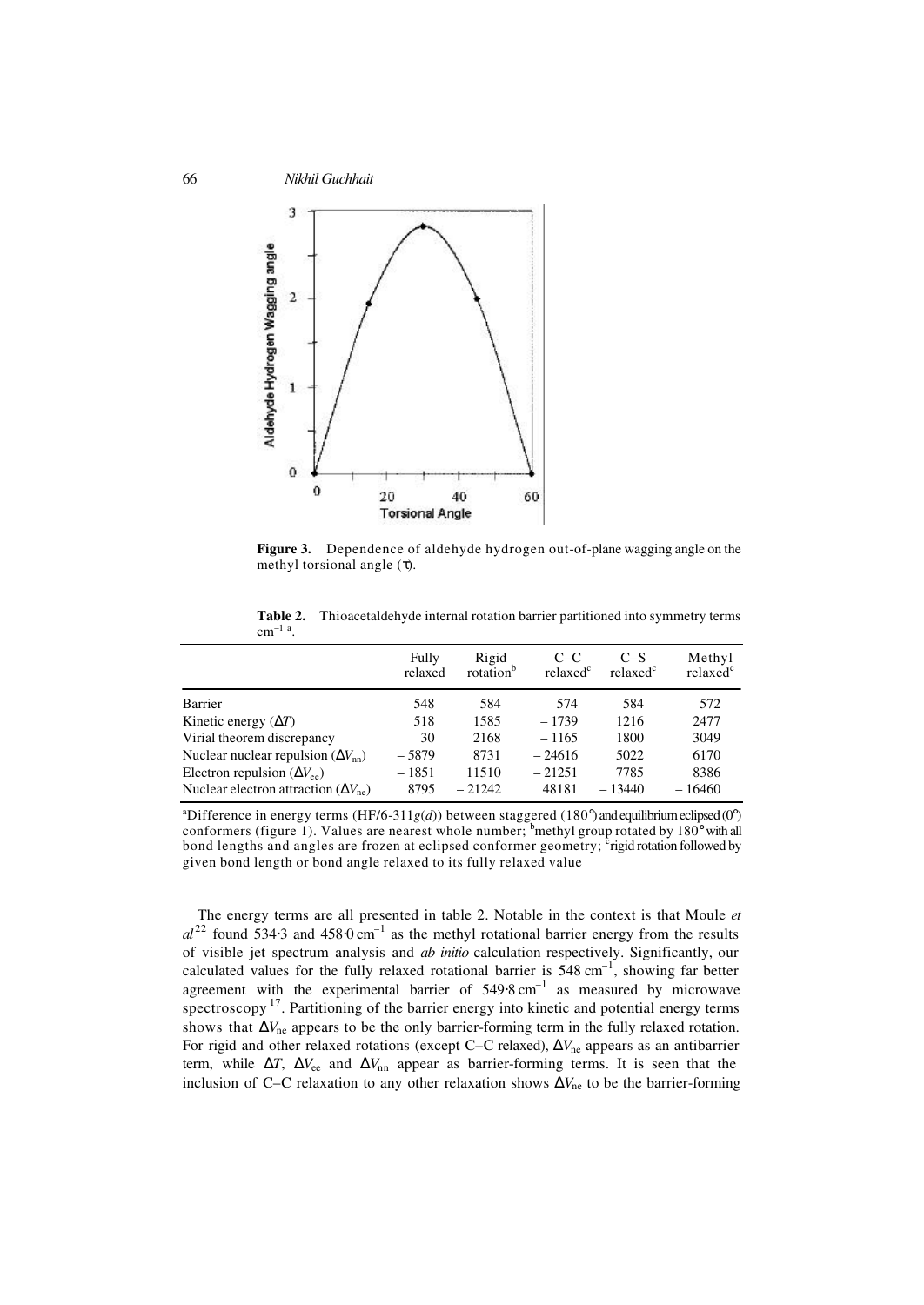term whereas the rest of the energy terms are antibarrier in nature  $28$ . Thus, the present results state that C–C bond relaxation appears to be the major contributing factor for the barrier in thioacetaldehyde.

### 3.3 *Natural bond orbital analysis*

The natural bond orbital (NBO) analysis transforms molecular orbital wave functions into one-centre (lone pair) and two-centre (bond) representations  $2^9$ . This kind of categorization represents a chemically appealing point of view, since it highlights the individual bonds and lone pairs that play a role in the chemical process  $30$ . The diagonal elements of the Fock matrix in an NBO representation represent the energies of localized bonds, antibonds and lone pair, while the off-diagonal elements represent bond–antibond, lone-pair–antibond and normally small antibond–antibond interactions.

This scheme is used to differentiate the barrier energy into bond and lone pair energies, bond–antibond and lone pair–antibond interactions, and steric repulsions. The interactions involving the Rydberg orbitals are not considered to be important since these interactions have weak orientational dependence.

#### 3.4 *Bond energies*

The change in bond energy (∆ω) during methyl internal rotation for thioacetaldehyde is shown in table  $3^{7,8,16}$ , and has been obtained from the relation,

# ∆ω= ε*S*ρ*S–*ε*E*ρ*E*,

where  $\varepsilon_s$  and  $\varepsilon_t$  are the NBO energies for the staggered and eclipsed conformers respectively, and  $\rho_s$  and  $\rho_E$  are the corresponding NBO electron occupancies<sup>7,16</sup>. Since our interest lies in the principal barrier-forming terms, only the important interactions are listed in table 3. The largest barrier forming term, by far, is the change in bond energy

**Table 3.** Principal barrier-forming bond and lone-pair energy terms for thioacetaldehyde at rigid, partially and fully relaxed methyl rotational conformers  $(cm^{-1})^a.$ 

|                                                        | $S-C(\sigma)$ |        | $C-C_{me}$ $C_{me}-H_{ip}$ $C_{me}-H_{op}$ LP (1) LP (2) |        |     |     |
|--------------------------------------------------------|---------------|--------|----------------------------------------------------------|--------|-----|-----|
| Fully relaxed <sup>b</sup>                             | 790           | 2522   | 322                                                      | $-908$ | 361 | 354 |
| Rigid rotation <sup>c</sup>                            | 145           | $-169$ | $-1086$                                                  | 289    | 489 | 594 |
| $C-Cme$ relaxed <sup>d</sup>                           | $-83$         | 2622   | $-1275$                                                  | 36     | 436 | 524 |
| $C-S$ relaxed <sup><math>d</math></sup>                | 407           | $-197$ | $-1102$                                                  | 278    | 477 | 579 |
| $C_{me}$ -H <sub>ip</sub> and C-S relaxed <sup>d</sup> | 182           | 2594   | $-1291$                                                  | 26     | 419 | 509 |
| Methyl relaxed <sup>d</sup>                            | 145           | $-229$ | 377                                                      | $-656$ | 466 | 537 |
| $C_{me}$ – $H_{ip}$ and methyl relaxed <sup>d</sup>    | $-83$         | 2553   | 188                                                      | $-902$ | 409 | 471 |
| $C-S$ and CCS angle relaxed $d$                        | 903           | $-159$ | 937                                                      | 300    | 362 | 568 |

<sup>a</sup>∆ω (calculated from equation in the text), the population-weighted natural bond orbital energy difference for the staggered and eclipsed conformers, values are nearest whole numbers; <sup>b</sup>fully relaxed rotation; <sup>c</sup>methyl group rotated by 180° with all bond lengths and angles are frozen at eclipsed conformer;  $d$ rigid rotation followed by given bond length and angle extended to its fully relaxed staggered conformer *Abbrev*. H<sub>op</sub>: out-of-plane methyl hydrogen atom, H<sub>ip</sub>: in-plane methyl hydrogen atom,  $C_{\text{me}}$ : methyl carbon atom, LP (1) and LP (2): lone pair.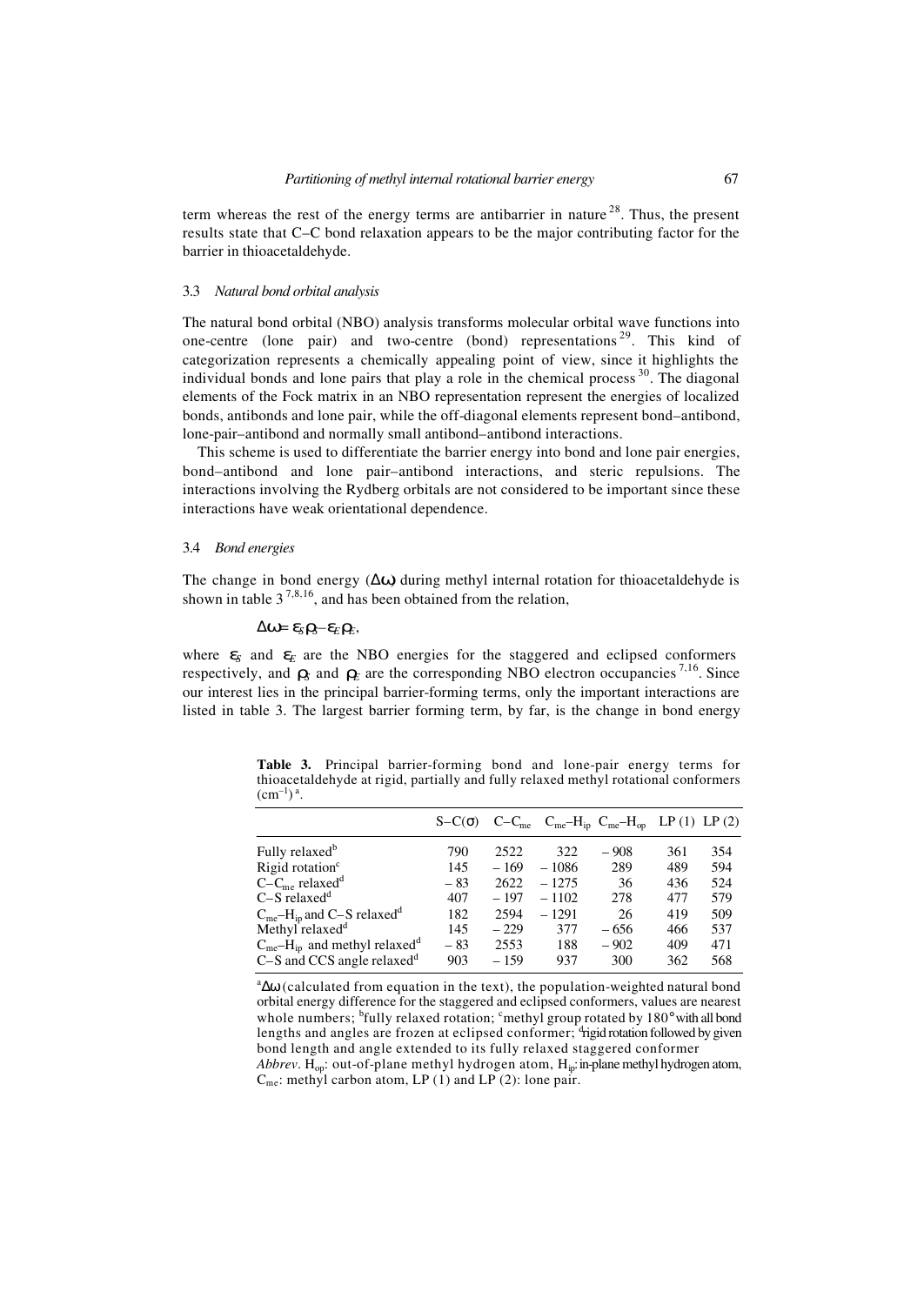involving the C–C bond  $(2522 \text{ cm}^{-1})$  for a fully relaxed rotation. This C–C bond energy, however, becomes anti-barrier for a rigid rotation. Interestingly the investigation reveals that the C–C relaxation (row 3, table 3) alone provides  $2622 \text{ cm}^{-1}$  barrier, a value which is quite close to the fully relaxed value. This therefore suggests that C–C relaxation is the controlling factor for the barrier.

The second highest contribution to the barrier is the C-S  $\sigma$  bond energy (800 cm<sup>-1</sup>) which is about one third that of the C–C bond barrier contribution. From table 3 (row 8) it is clear that the barrier-forming bond energy  $(800 \text{ cm}^{-1})$  originates from both the C–S bond relaxation and the CCS angle relaxation. Unlike in acetaldehyde, C-H<sub>op</sub> bond in thioacetaldehyde appears to be anti-barrier. This can be assumed to arise from the shortening of the  $C-H_{op}$  bond at the top of the barrier. The  $C-H_{ip}$  bond appears as a small barrier-forming term of about  $332 \text{ cm}^{-1}$  for the fully relaxed rotation and can easily be gained from the methyl-relaxed rotation. Therefore, it is evident that in addition to the main barrier-forming C–C bond energy, the C–S bond and the methyl  $C-H_{in}$  hydrogen contribute to the methyl rotational barrier to some extent.

## 3.5 *Lone-pair energy*

There are two localized lone-pairs on the sulphur atom in thioacetaldehyde, similar to that of the oxygen atom in acetaldehyde. One of the lone-pairs is nearly of *p* character while the other one lies along the C–S bond. The sulphur lone-pair energy change in going from one conformer to the other is shown in table 3. Both are about  $350 \text{ cm}^{-1}$  (barrier-forming) and are not affected appreciably by relaxation.

#### 3.6 *Bond–antibond interaction*

The bond–antibond and lone-pair–antibond interactions can be calculated by two different procedures following the NBO method<sup>5</sup>. The first one involves an indirect procedure initiated by Weinhold, which involves comparison of barrier energies calculated with and without the Fock matrix element,  $F_{ij}^*$ , between the bonding (or lone pair) NBO and a virtually unoccupied antibonding orbital, deleted  $31$ . The second one involves the calculation of  $F_{ij}^{*2}/(\epsilon_i-\epsilon_j)$  using second-order perturbation theory.

The results of our calculation using the second-order perturbation method are shown in table 4. There are a number of barrier-forming bond–antibond interaction terms. The most important ones are C–H<sub>op</sub>/S–C( $\sigma$ )\*, C–H<sub>ip</sub>/C–H<sub>al</sub>\*, C–H<sub>ald</sub>/C–H<sub>ip</sub>\*, C–H<sub>op</sub>/S–C( $\pi$ )\* and  $S-C(\pi/C-H_{on}^*$ . The orbital contour diagrams show that all these interactions involve charge transfer of electrons from a bonding orbital to an antibonding orbital. The highest barrier-forming bond–antibond interaction,  $1077 \text{ cm}^{-1}$ , arises from C–H<sub>op</sub> bonding and S–C(σ)\* antibonding orbitals. Figure 4a depicts such an interaction for the eclipsed conformer showing significant overlap of the orbitals (the Fock matrix element is 0⋅057 a.u.). In contrast, a similar orbital contour plotted in figure 4b for the staggered conformer shows a decrease in the overlap (Fock matrix is 0⋅009 a.u.). A markedly decreased overlap explains why these types of interaction involving the charge transfer of electrons from one bonding orbital to the other antibonding orbital are causing the antibarrier.

The second highest term is the interaction between the  $C-H_{ip}$  bond and the  $C-H_{ald}$ antibond  $(1032 \text{ cm}^{-1})$  which is incidently similar to that of acetaldehyde  $(1169 \text{ cm}^{-1})^{16}$ . Figures 5a and b show the contour diagrams of these interactions for both eclipsed and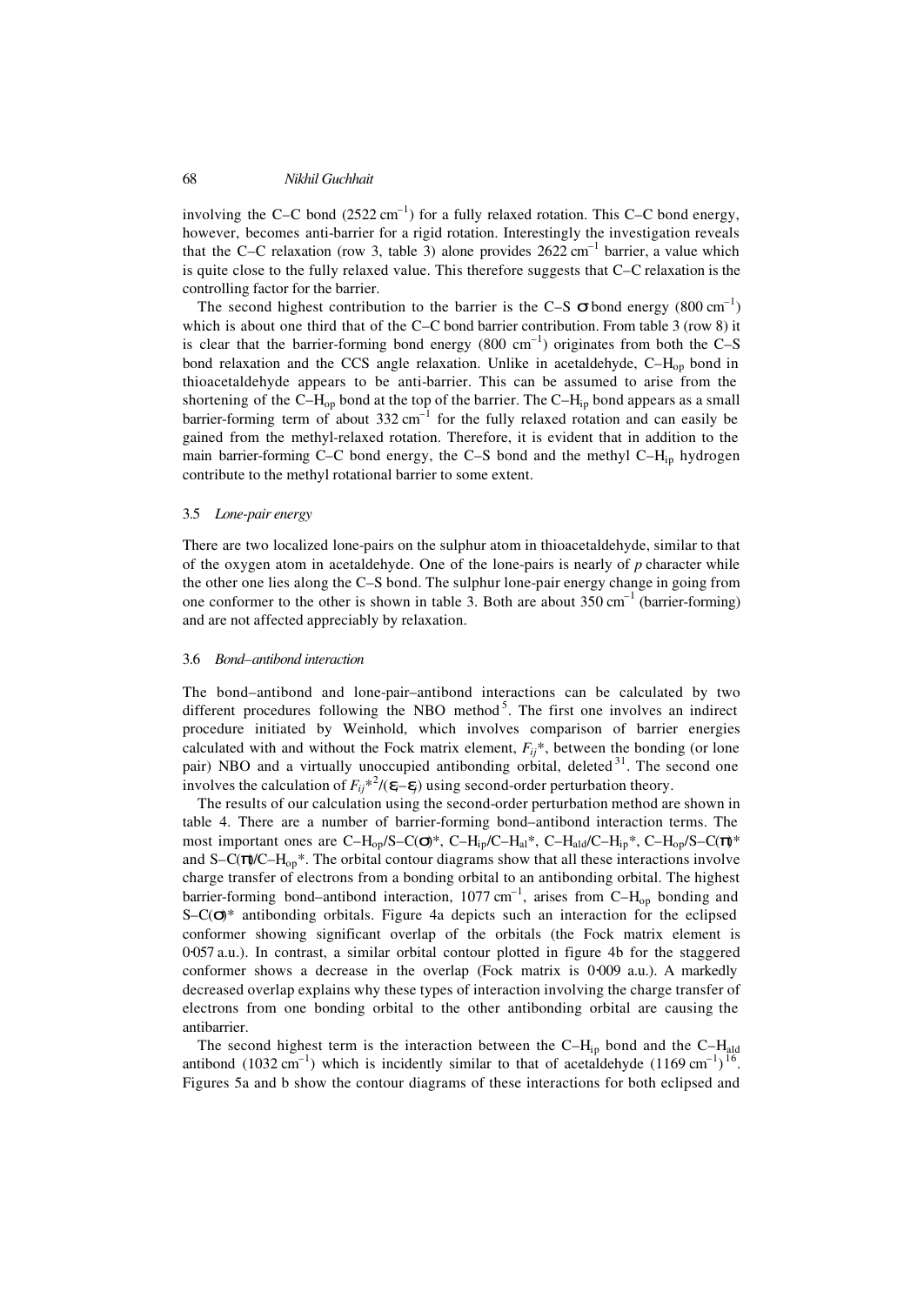*Partitioning of methyl internal rotational barrier energy* 69



**Figure 4.** Orbital contour diagrams for thioacetaldehyde  $C_{me} - H_{op}$  bonding and C–S(σ)\* antibonding pre-NBO (not orthogonal) in (**a**) eclipsed and (**b**) staggered conformations.

**Table 4.** Principal barrier-forming bond–antibond and lone-pair–antibond interaction terms from secondorder perturbation calculation for fully relaxed rotation of methyl group in thioacetal dehyde  $(cm^{-1})^a$ .

| Donor/acceptor                                                                  | Barrier contribution <sup>b</sup> |
|---------------------------------------------------------------------------------|-----------------------------------|
|                                                                                 | 129                               |
| $S-C(\sigma)/C-H_{op}^{*b,c}$<br>S-C( $\pi$ )/C-H <sub>op</sub> <sup>*b,c</sup> | 283                               |
| $C-H_{\text{ald}}/C-H_{\text{ip}}*$                                             | 647                               |
| $C-H_{ip}/C-H_{ald}*$                                                           | 1032                              |
| $C-H_{op}S-C(\sigma)^{*b,c}$                                                    | 1077                              |
| $C-H_{op}/S-C(\pi)^{*b,c}$                                                      | 311                               |
| $LP(1) / C - C^*$                                                               | 84                                |
| $LP(1)/C-H_{ip}^*$                                                              | 94                                |
| LP $(2)/C-H_{\text{ald}}$ *                                                     | 133                               |

<sup>a</sup>See footnote (a) table 2; <sup>b</sup>where there are multiple identical interactions, the contribution of only one is given; <sup>c</sup>there are two such interactions

staggered conformers. Again, these interactions show good overlap of the orbital (Fock matrix element, equal to 0⋅068 a.u.) in the eclipsed conformer and a relatively weak overlap (Fock matrix element equal to 0⋅036 a.u.) in the staggered conformer. Thus, here too there is charge transfer from the C–H<sub>ip</sub> bond to the C–H<sub>ald</sub> antibonding orbital.

The interaction energy between C– $H_{\text{ald}}$  bonding and C– $H_{\text{ip}}$  antibonding is 647 cm<sup>-1</sup> and it appears as the barrier-forming one. The contour diagram shown in figures 6a and b, illustrate similar decreased overlap in going from the eclipsed to the staggered conformer.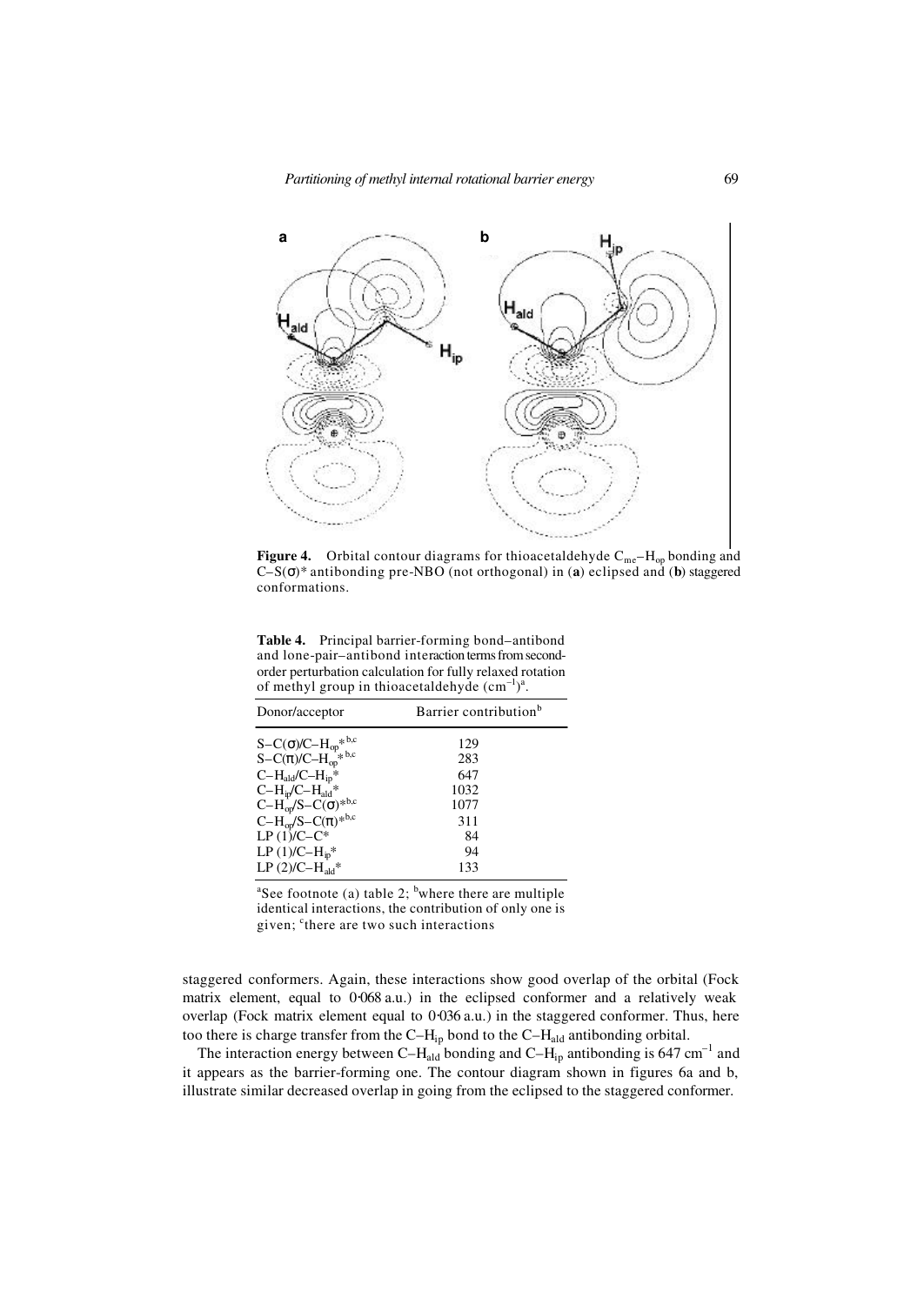

**Figure 5.** Orbital contour diagrams showing overlap of thioacetaldehyde  $C_{me}$ – $H_p$ bonding and C-H<sub>ald</sub>\* antibonding pre-NBOs.



Figure 6. Orbital contour diagrams showing overlap of thioacetaldehyde C-H<sub>ald</sub> bonding and  $C_{me}-H_{ip}$ <sup>\*</sup> antibonding pre-NBOs.

Three other terms which appear as barrier-forming bond–antibond interactions are S–C( $\sigma$ )/C–H<sub>op</sub>\*, C–S( $\pi$ )/C–H<sub>op</sub>\* and C–H<sub>op</sub>/C–S( $\pi$ )<sup>\*</sup>. Charge transfer interaction from the C–S( $\pi$ ) bonding orbital to the C–H<sub>op</sub>\* antibond is important. However, the barrierforming interaction seems to be less important than the  $\sigma$  interaction, and the sum of the barrier-forming  $\pi$  bond–antibond interactions is far less than the sum of the  $\sigma$ interactions.

Lone-pair antibond interactions which contribute to the barrier are very small. Barrierforming lone-pair antibond interactions are LP(1)/C–C\*, LP(1)/C–H<sub>ip</sub>\* and LP(2)/  $C-H<sub>ald</sub>$ <sup>\*</sup> (table 4). The contour diagrams for these interactions are shown in figures 7–9.

70 *Nikhil Guchhait*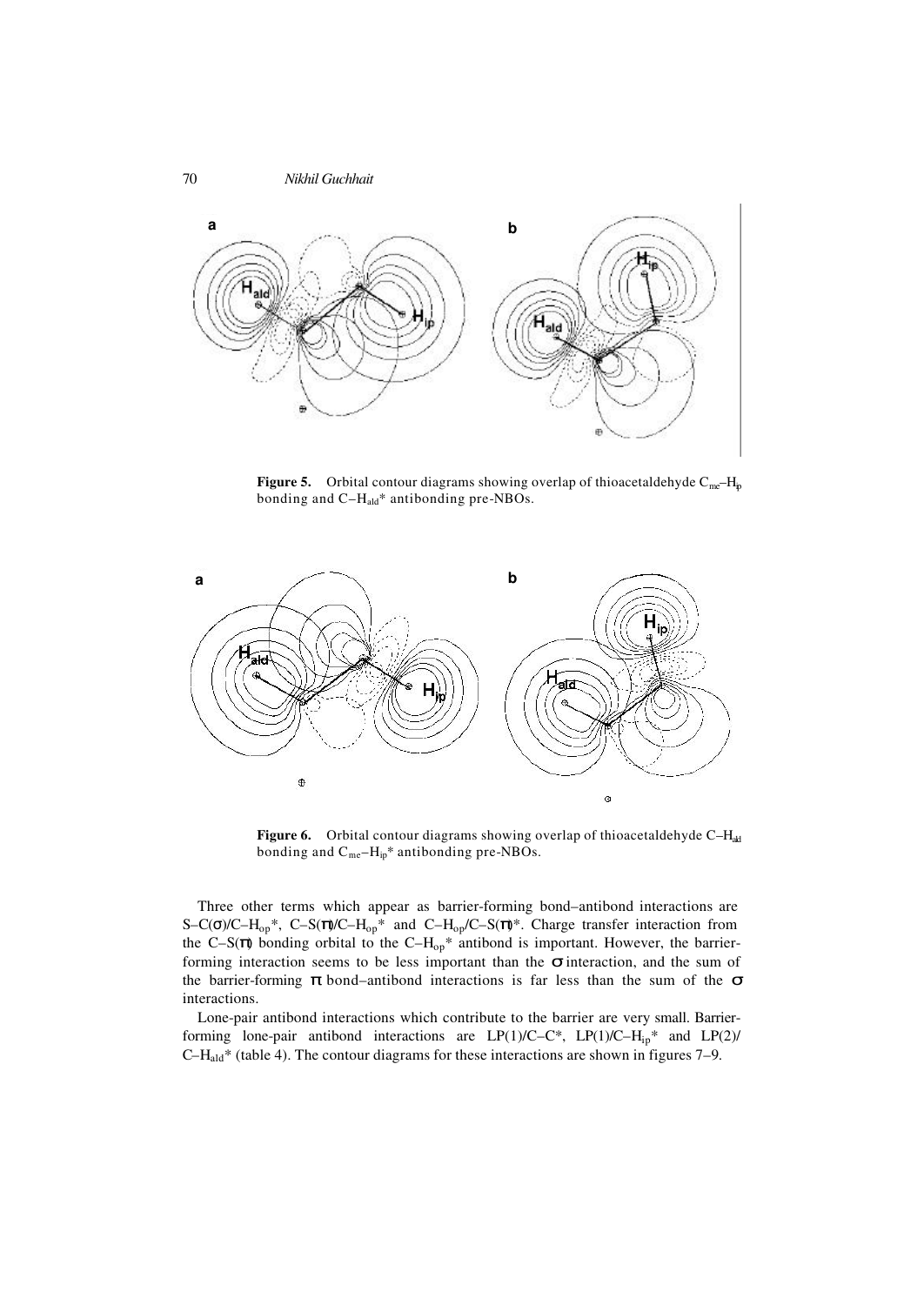

**Figure 7.** Orbital contour diagrams showing overlap of thioacetaldehyde LP(1) bonding and C–C\* antibonding pre-NBOs.



Figure 8. Orbital contour diagrams showing overlap of thioacetaldehyde LP (1) bonding and  $C_{me}-H_{ip}$ <sup>\*</sup> antibonding pre-NBOs.

### 3.7 *Weakening of bonds*

Weakening of the C–C bond  $(0.008 \text{ Å})$  can only be explained by considering the overlap of the unorthogonalized NBO involved in the barrier-forming bond–antibond interaction terms shown in figures 4–6. For all cases the large bonding overlap in the eclipsed conformer becomes the antibarrier in the C–C bond region of the staggered conformer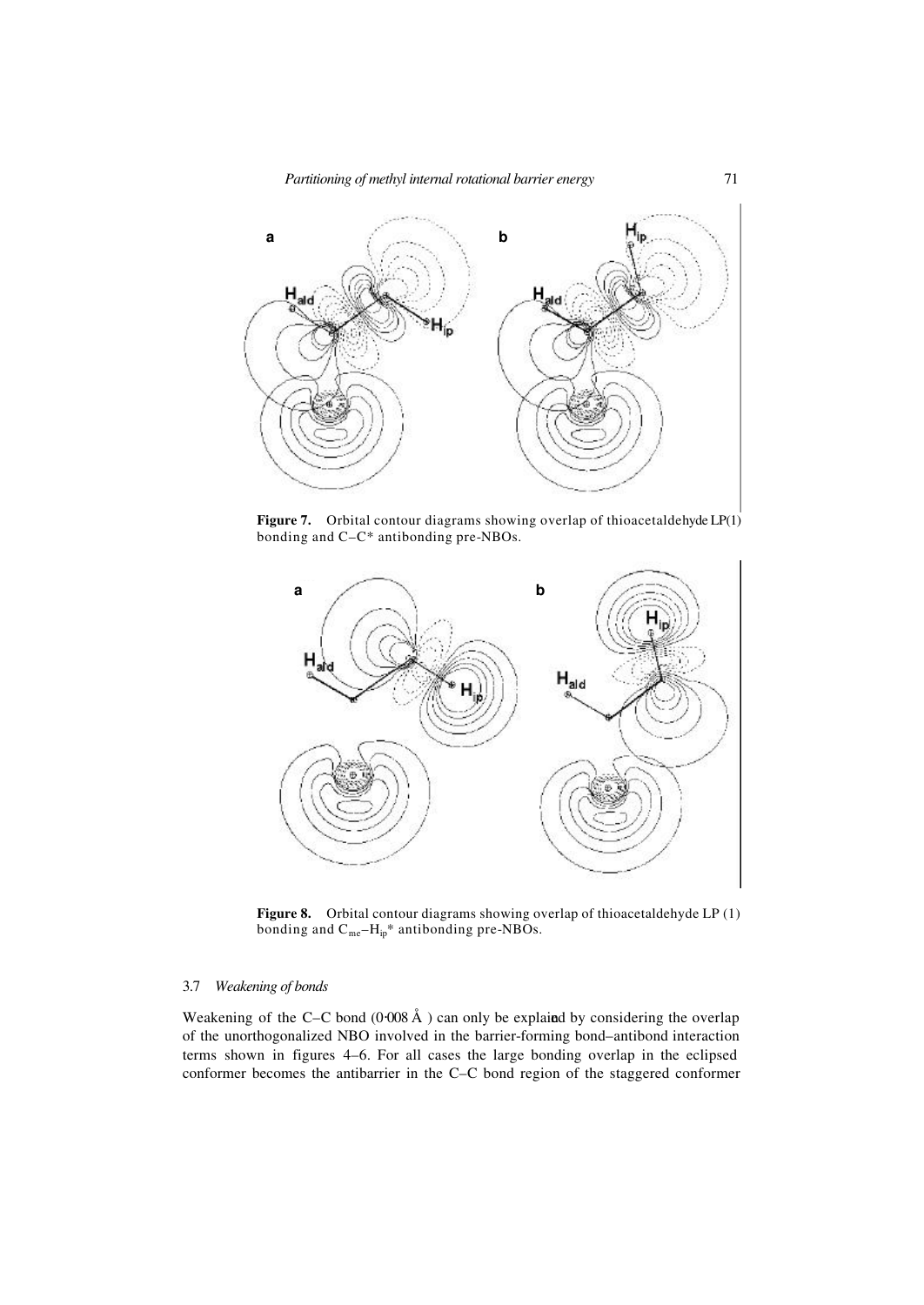

**Figure 9.** Orbital contour diagrams showing overlap of thioacetaldehyde LP(2) bonding and  $C-H_{\text{ald}}^*$  antibonding pre-NBOs.

resulting in weakening of the C–C bond. Weakening of the C–C bond in acetaldehyde also arises from a large overlap of the interacting orbitals in the equilibrium conformer compared to those of the staggered one<sup>16</sup>. The contour diagrams (figures  $4-6$ ) show that the bonding overlap in the equilibrium conformation is strongly reduced on going to the top-of-the-barrier. Thus, the decrease in overlap involving the back and forth charge transfer between the interacting orbitals results in the C–C bond lengthening.

The cause of C–S bond weakening is, however, not so clear. The electron transfer from the C<sub>me</sub>–H<sub>op</sub> bonding orbital to the C–S( $\sigma$ )\* antibonding orbital and from the C–S( $\sigma$ ) bonding orbital to the  $C_{me}-H_{op}$ <sup>\*</sup> antibonding orbital may be the cause of C–S bond lengthening. Addition of electron to antibonding orbital or removal of electron from the bonding orbital could also weaken the bond to some degree.

### 3.8 *Steric repulsion*

The Pauling exchange interaction has been calculated using Bakenhoop and Wienhold formulation. The contributions of Pauling exchange repulsions to internal rotational barrier are shown in table 5. The main barrier forming Pauling exchange terms are between S–C( $\sigma$ ) bond/C<sub>me</sub>–H<sub>ip</sub> bond and C–H<sub>ald</sub> bond/C<sub>me</sub>–H<sub>op</sub> bond (table 5).

# **4. Conclusions**

Owing to the use of a relatively less powerful model by Moule *et al*<sup>20</sup> the agreement between the theoretical evaluated rotational barrier of methyl group in thioacetaldehyde and the experimental found value was rather poor. Our reinvestigation of the problem in terms of NBO analysis, relaxation effect and Pauling exchange interaction calculations provided a significantly better concordance enabling us to conclude the following. (1)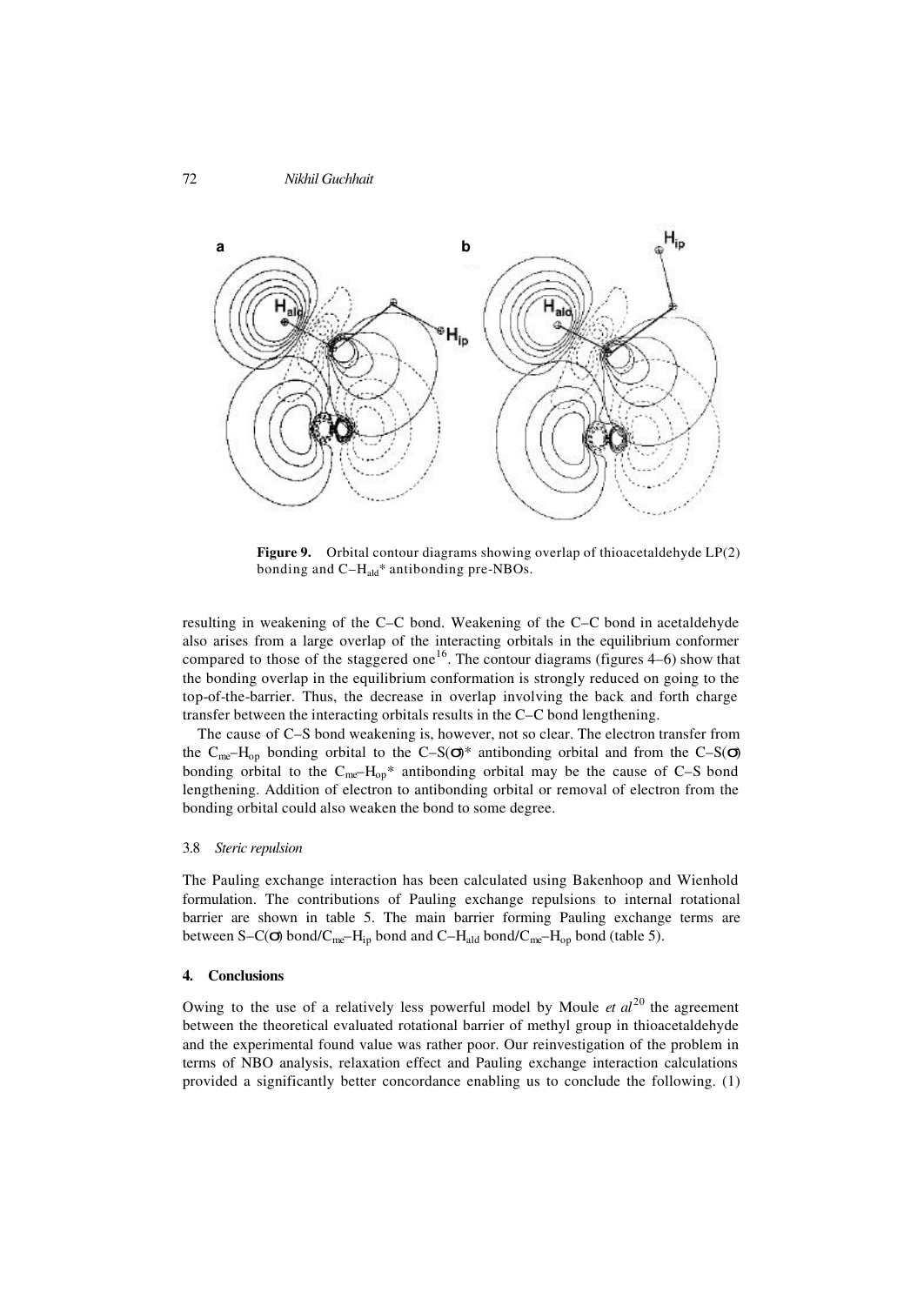**Table 5.** Principal Pauling exchange repulsion changes accompanying fully relaxed methyl internal rotations in thioacetaldehyde  $(cm^{-1})^a$ .

| Interaction                                                                                                                         | Barrier contribution |  |  |
|-------------------------------------------------------------------------------------------------------------------------------------|----------------------|--|--|
|                                                                                                                                     | 899                  |  |  |
|                                                                                                                                     | 98                   |  |  |
| $\begin{array}{l} S{-}C(\sigma) / C_{me}{-}H_{ip} \\ S{-}C(\pi) / C_{me}{-}H_{op}^b \\ C{-}H_{ald} / C_{me}{-}H_{op}^b \end{array}$ | 458                  |  |  |
| $C-Hald/LP(2)$                                                                                                                      | 105                  |  |  |

<sup>a</sup>Values are nearest whole numbers; <sup>b</sup>there are two such repulsions

The methyl rotational barrier for the fully relaxed rotation originates from the nuclear– electron attraction term as it happens in the case of acetaldehyde. This nuclear–electron attraction term appears as an anti barrier in the case of rigid rotation. The C–C relaxation alone provides the nuclear–electron attraction term as methyl rotational barrier. (2) The results of natural bond orbital analysis shows that the principal barrier forming term originates from the C–C bond. Whereas for acetaldehyde the C–C and C–Hop bond energies appear to be the barrier forming terms, for thioacetaldehyde C–Hop bond appears as an antibarrier. The C–S bond contribution to the barrier is one-third that of the C–C bond and the bond length increases in the top-of-the-barrier. (3) The lengthening of C–C bond in the staggered conformer can, however, be explained by considering several (figures 4–7) bond–antibond interaction terms which provide a more favourable bonding overlap in the C–C bond region for the eclipsed conformer compared to that of the staggered one. The back and forth charge transfer within these bond–antibond orbitals make the C–C region for the eclipsed conformer to be more bonding in character while a similar region for the staggered conformer is antibonding in nature.

#### **Acknowledgements**

The author acknowledges his indebtedness to Prof Lionel Goodman of Rutgers University, USA, who has initiated him in this type of calculation. He also thanks Prof Naohiko Mikami and Prof T Ebata of Tohoku University, Japan for allowing him to carry out this work at their computer facility. Thanks are due to Prof Mihir Chowdhury of the Indian Association for the Cultivation of Science, Calcutta, for helpful discussions.

### **References**

- 1. Groner P, Sullivan J F and Durig J R 1981 *Vibrational spectra and structure* (Amsterdam: Elsevier) vol 9, pp 405–496
- 2. Goodman L and Pophristic V 1998 *The encyclopedia of computational chemistry* (John Wiley & Sons: Chichester) vol. 4, pp 2525–2541; Goodman L, Pophristic V and Weinhold F *Acc. Chem. Res*. (accepted)
- 3. Lister D G, MacDonald J N and Owen N L 1978 *Internal rotation and inversion: An introduction to large amplitude motions in molecules* (New York: Academic Press)
- 4. Veillard A 1974 In *Internal rotation in molecules* (New York: John Wiley and Sons) pp 385– 421
- 5. Goodman L and Gu H 1998 *J. Chem. Phys.* **109** 72
- 6. Goodman L, Gu H and Pophristic V 1999 *J. Chem. Phys.* **110** 4268